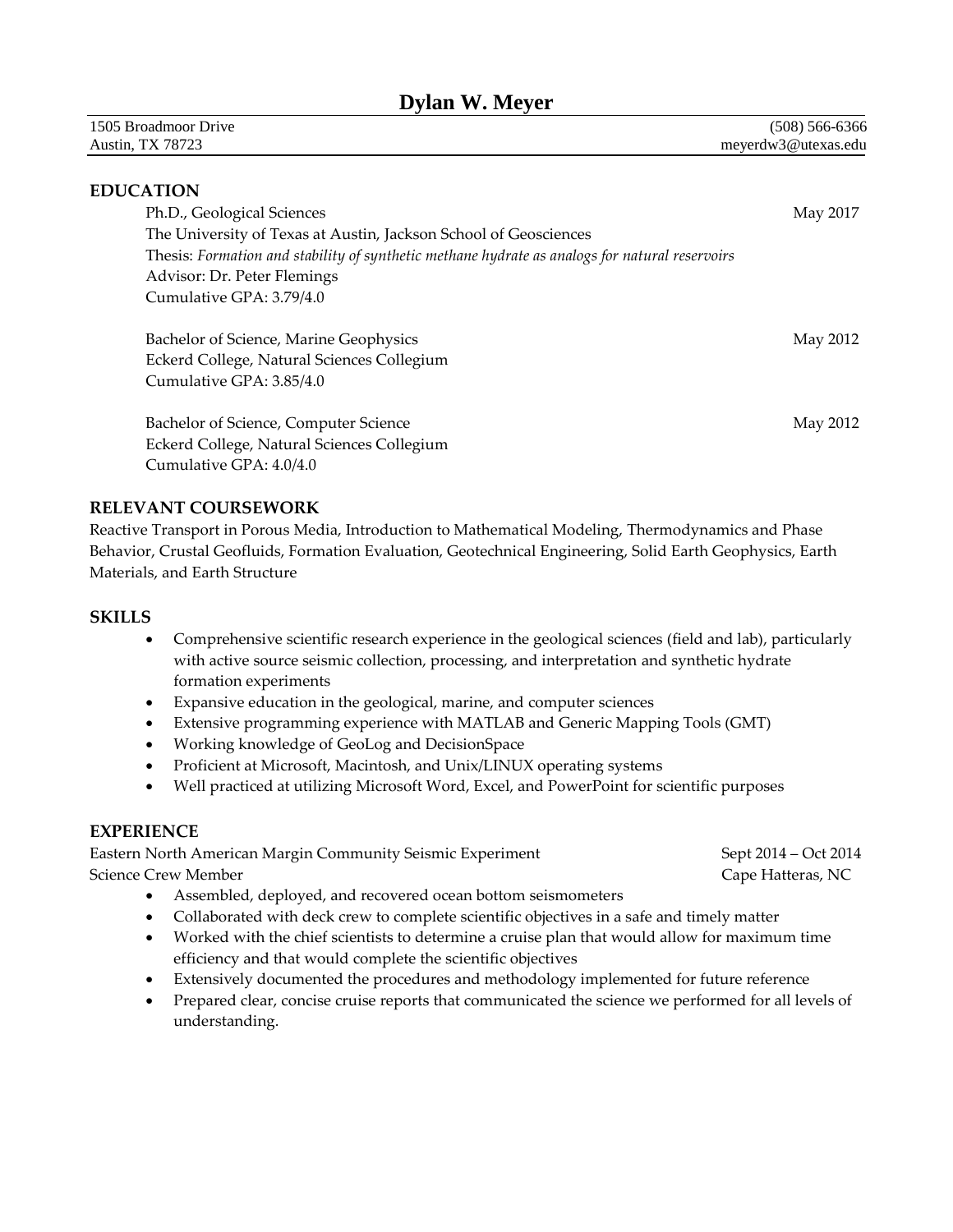Marine Geology and Geophysics Field Course May 2013 – Jun 2013 – Jun 2013 Seismic Research Short CourseAustin, TX

- Worked with a large team of students, teaching assistants, and professors to accomplish course goals and collect data for each student team
- Deployed and operated a range of marine geological equipment including: box cores, shipek grabs, multibeam bathymetry, side-scan sonar, high resolution CHIRP, and active source seismic system
- Processed geological and geophysical data through the application of corrections, migrations, and stacking protocols to seismic data, picked seismic velocities, eliminated erratic data from multibeam data, performed grain size analyses
- Used DecisionSpace to compile the data and interpret the results within our assigned study region presented a professional analysis of the structure of buried tributary channel systems beneath Heald Bank, offshore Galveston.

# US Geological Survey Jun 2012 – Aug 2012

InternshipSt. Petersburg, FL

- Created Python scripts and C++ programs to perform image post processing tasks including image analysis and the collection of georeferencing information through multiple innovative algorithms
- Performed execution experiments on the stitching capabilities and efficiency of OpenCV
- Prepared professional report explaining the tests performed and outlining the results and conclusions of my experiments

Incorporate Research Institutes for Seismology (IRIS) Jun 2011 – Aug 2011 Research Internship *Memphis, TN* 

- Worked for Dr. Maria Beatrice Magnani at the Center for Earthquake Research and Information (CERI) in Memphis, Tennessee
- Deployed and operated advanced seismological equipment on the Mississippi River
- Collected and analyzed hydrophone and CHIRP data with the purpose of better understanding the structural geology of the region
- Created and conducted my own supplementary seismic study and presented my results as an abstract at the 2011 AGU Fall Meeting

US Geological Survey Jul 2010 – Aug 2010

- Worked as a programmer and field assistant for two scientists studying the after effects of hurricanes on sediment deposition along the Gulf Coast and Cape Canaveral
- Created custom programs in LabVIEW to run the research cameras that were used in the field
- Participated in field work to implement the programs

Sea Education Association Jun 2010 – Jul 2010 Crew Member and Student Woods Hole, MA

- Acted as both scientific party and deck crew on a five week cruise in the middle of the Atlantic on the *SSV Corwith Cramer*
- Performed scientific operations and experiments such as CTD casts, neuston nets tows, tucker trawls, plankton identification, and microplastic counts, as related to the scientific goals of the cruise
- Coordinated deck crew for the successful navigation and operation of the vessel from start to finish

Internship St. Petersburg, FL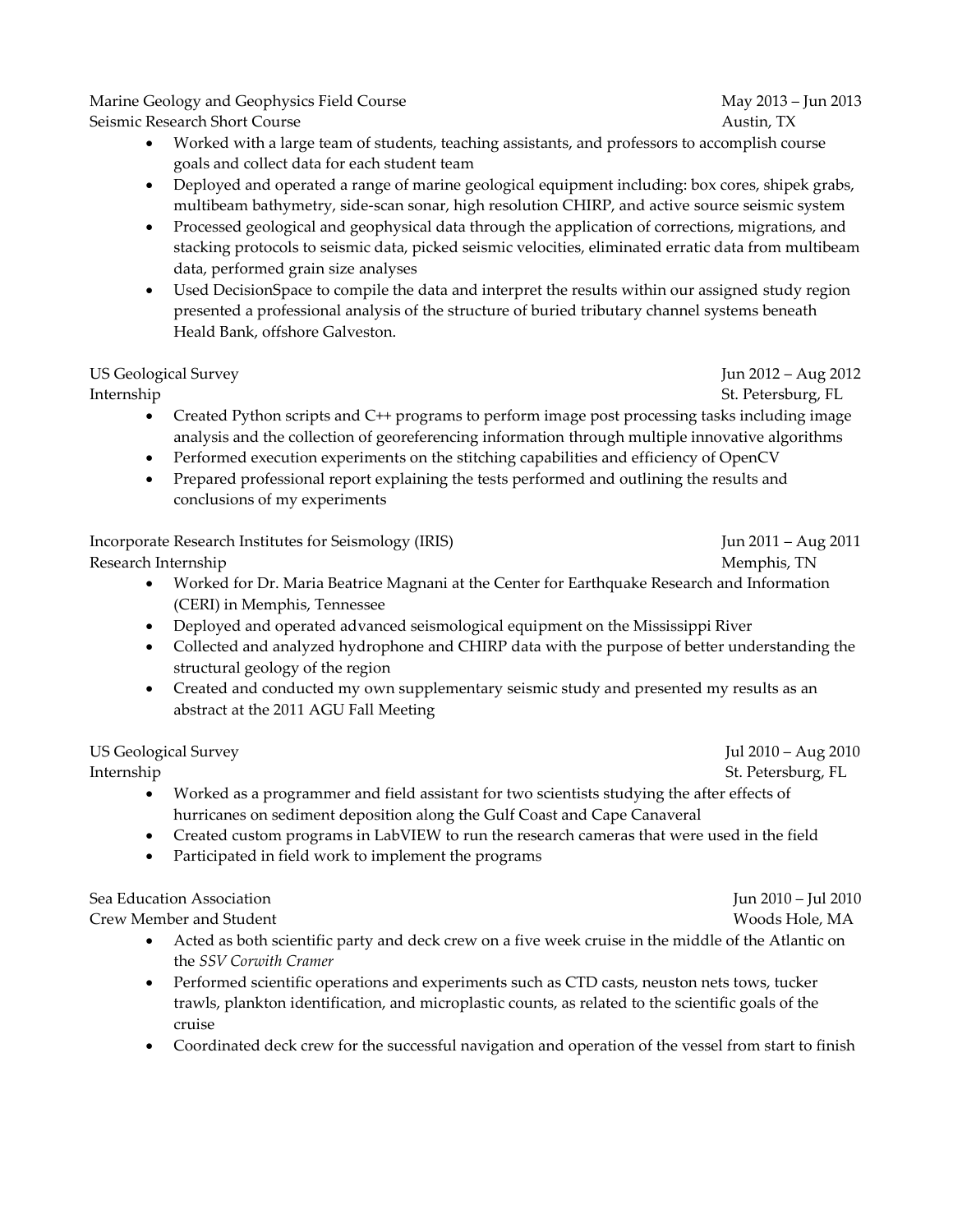Lab Assistant Woods Hole, MA

- Prepared and conducted petrographic experiments in simulated high temperature and pressure conditions
- Sorted through sediment samples to isolate and collect specific minerals (e.g., olivine)
- Used a specialized microscope to capture pictures of samples
- Set up, repaired, calibrated, and cleaned lab equipment

Ocean Drilling Program Jul 2007 – Jun 2008

Core Lab Supervisor Sand Diego, CA

- Curated and packaged core samples for shipment
- Innovated and constructed tools to aid lab activities
- Instructed and supervised student workers
- Planned and coordinated student activities to make work day run smoothly and efficiently

### **HONORS AND AWARDS**

|                                                                          | Jan 2015 – May 2015        |
|--------------------------------------------------------------------------|----------------------------|
| Chevron Graduate Student Fellowship                                      |                            |
| AGU 2015 Outstanding Student Paper Award in Biogeosciences               | February 2015              |
| JSG Energy Geosciences Seed Grant                                        | Dec 2014                   |
| Jackson School of Geosciences Fellowship                                 | Jan 2014 – Aug 2014        |
| Ewing-Worzel Fellowship                                                  | Spring 2013                |
| Gale White Fellowship                                                    | Fall 2012                  |
| Eckerd College Presidential Merit Scholarship                            | Academic Years 2008 - 2012 |
| Graduated with High Honors from Eckerd College                           | May 2012                   |
| Best Student Poster Presentation Award, Eckerd College Science Symposium | Fall 2011                  |
| President of Omicron Delta Kappa (Member Since 2010)                     | Academic Year 2011 - 2012  |
| Eckerd College Dean's List                                               | Fall 2010 - Spring 2012    |

### **PROFESSIONAL ORGANIZATIONS**

| • Jackson School of Geosciences (JSG)               | 2012 - 2014 |
|-----------------------------------------------------|-------------|
| • American Geophysical Union (AGU)                  | 2011 - 2014 |
| • Geological Society of America (GSA)               | 2013        |
| American Association of Petroleum Geologists (AAPG) | 2013        |

### **VOLUNTEER EXPERIENCE**

|           | Back on My Feet Austin Volunteer and Young Professionals Board Member | March 2015 - Present |
|-----------|-----------------------------------------------------------------------|----------------------|
|           | • Austin Children's Museum Trip Co-Leader                             | Summer 2013          |
|           | • Dripping Spring Tiger Splash Drylands Training Coach                | Summer 2014          |
| $\bullet$ | Austin Pets Alive! Rufftail Runners Volunteer                         | June 2014 – Present  |

US Geological Survey Jul 2009 – Aug 2009